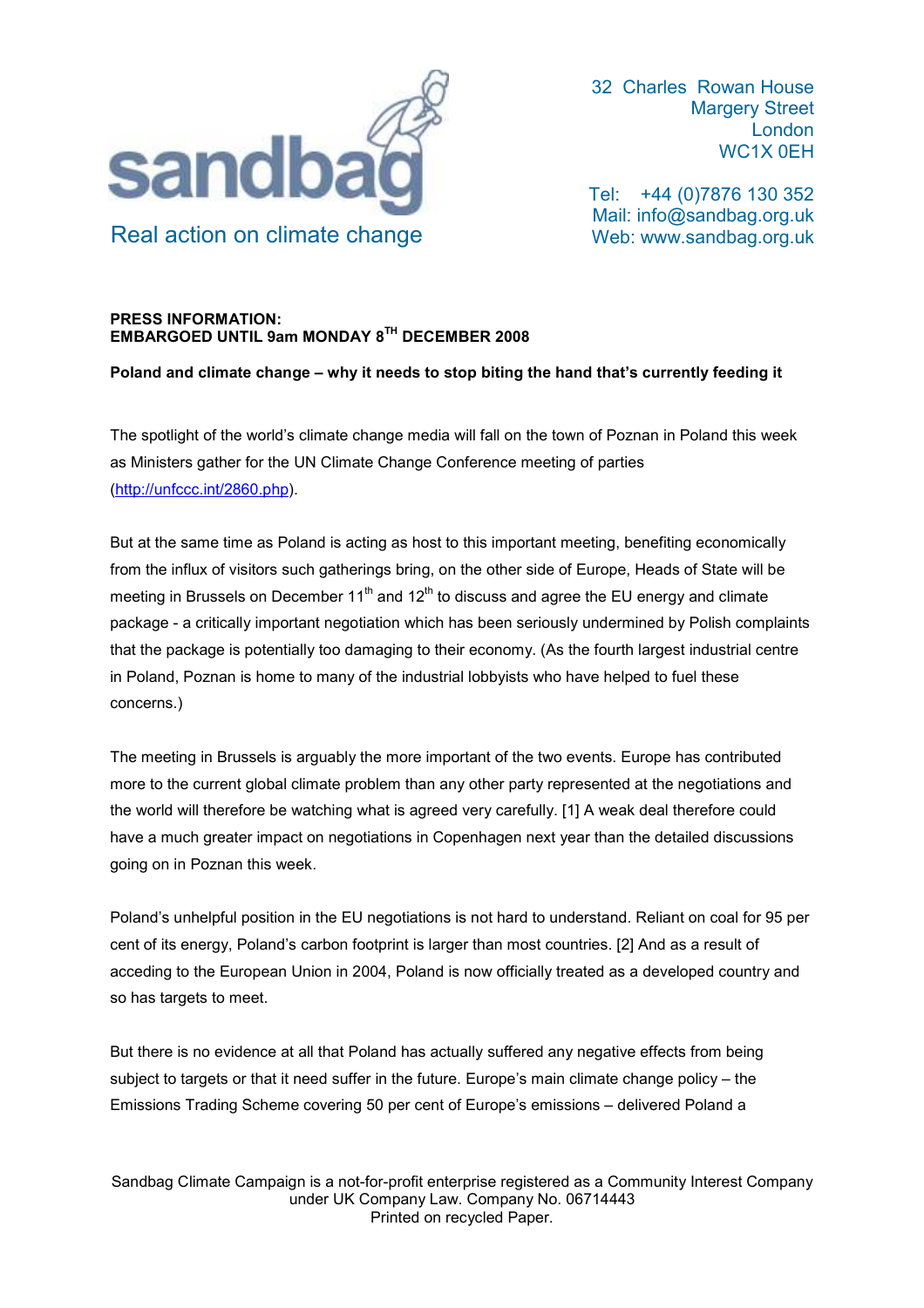

Tel: +44 (0)7876 130 352 Mail: info@sandbag.org.uk Web: www.sandbag.org.uk

generous amount of money in its first phase. Polish companies were allocated around 90m tonnes of dioxide permits more than were needed to cover emissions. Roughly half were sold to other members of the EU principally the UK, Spain and Italy, raising around 200m Euros in income. [3]

It is likely that the same thing will happen in the current phase which will last until 2012. Frustratingly, despite the fact the phase started in January of this year, there is still no way of knowing exactly how many permits Poland will hand out, as their National Allocation Plan is not yet approved or published. [4]

In the negotiations about the future of the scheme, the EU has already included important concessions that remove permits from richer EU States and donate them to the accession countries but Poland is insisting on more.

And under the current round of the Kyoto Protocol, a recent news report indicated that Poland is seeking to sell up to 1bn Euros worth of permits to other countries unable to meet their targets. [5]

But instead of embracing the trading schemes that it has profited from, Poland appears to be set on weakening them – threatening to undermine the position of the EU internationally. If they are successful and emissions trading fails, civil society will almost certainly begin calling for it to be scrapped and replaced with more robust and much less profitable alternatives.

The problem lies in the fact that, like many countries, Poland's Government clearly believes its role is to defend and preserve the status quo, rather than managing a process of change. If global emissions are to peak and decline within a decade then a massive investment in a new energy infrastructure is necessary. This investment will generate jobs and economic growth but it will flow to non-traditional energy technologies and solutions – those profiting from the existing system will be required to adapt and governments need to help them to change.

Fortunately, the EU Emissions Trading Scheme provides not only the regulatory imperative to change but also a way of raising huge sums of money to pay for that change – through the auctioning of permits rather than handing them out for free. [6]

Sandbag Climate Campaign is a not-for-profit enterprise registered as a Community Interest Company under UK Company Law. Company No. 06714443 Printed on recycled Paper.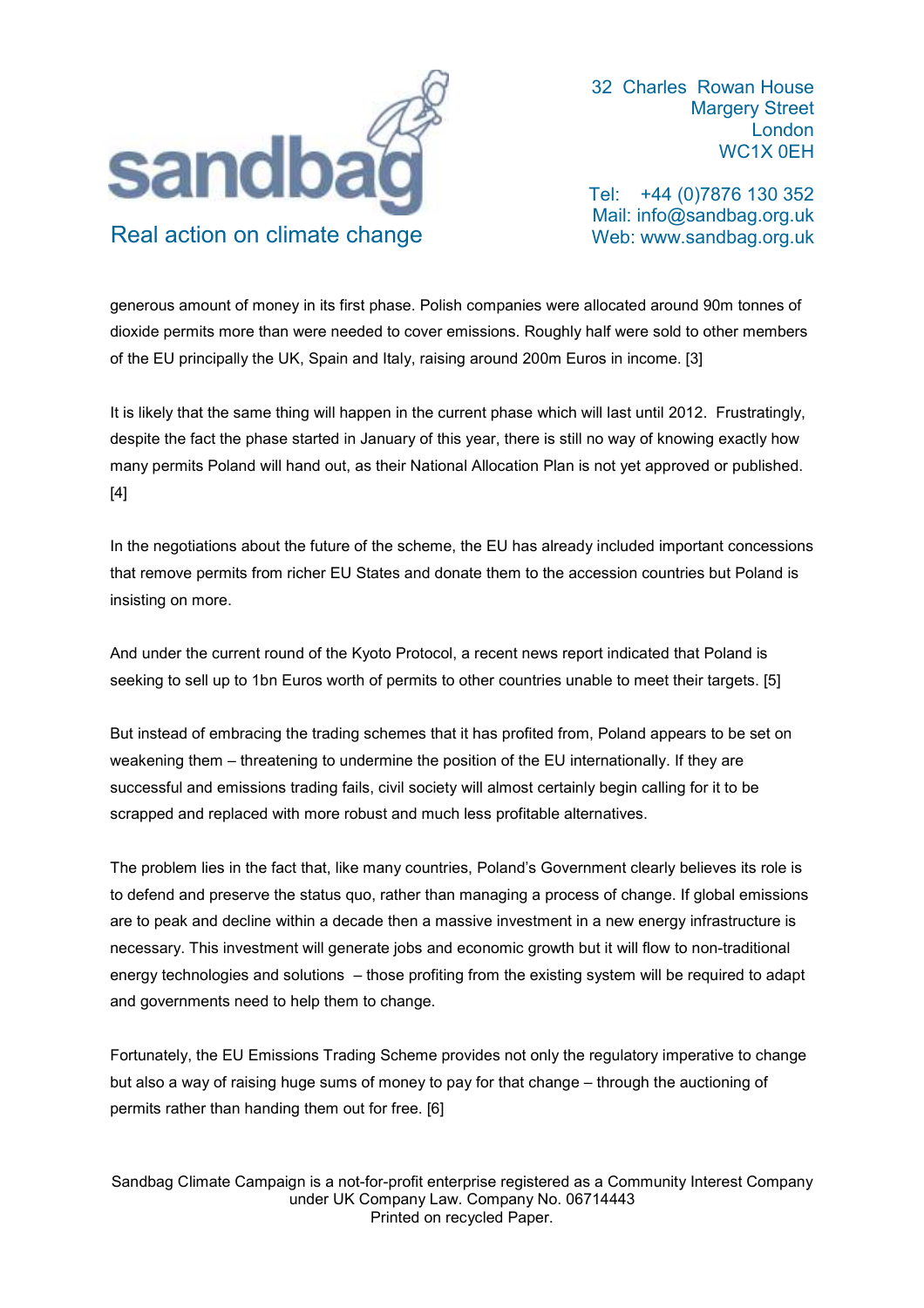

Tel: +44 (0)7876 130 352 Mail: info@sandbag.org.uk Web: www.sandbag.org.uk

Paying for permits will push up energy prices but that simply has to happen if we are going to avoid a future where the planet is no longer finely tuned to supporting our way of life.

If only Poland's Prime Minister, Mr Tusk, could take a leaf out of Barack Obama's book and adopt a positive attitude to change, he might then see why backing a strong EU ETS makes sense – a robust scheme will give a higher price of carbon and result in more money flowing into his economy from the West.

Trading schemes offer the least painful way possible for Poland to leapfrog into a clean energy system with numerous co-benefits in terms of health, air quality and job creation and he should be backing them all the way, both in Poznan and in Brussels. Poland could then be an example to the rest of the world - a less rich nation but nevertheless party to an international emissions reduction scheme which is actually benefiting its economy. This would be the most effective way Poland could help to secure the urgengtly needed global deal.

## ENDS

Notes:

- 1. Europe has contributed roughly 30 per cent of the global stock of man-made greenhouse gases present in the atmosphere today (excluding Russia). This compares to 27 per cent from the US and 9 per cent from China. Source: Dr James Hansen
- 2. Poland's electricity sector produces approximately 1,000kg of CO2 per kwh roughly double the amount in the UK. Source: Datamonitor.
- 3. Source: Caisse des Depots, Climate Report, Issue no 13 June 2008. In the first phase of the EU ETS which ran from 2005-07, Poland sold 17.7 million tonnes to the UK, 10m to Belgium, 8.2m to Spain and 6.8m to Italy. Overall the EU 15 spent 505 million Euros on 127 m permits it bought from the 10 accession countries.
- 4. Each Member State was required to submit a plan to the European Commission that it then approved. Poland's plan has yet to be signed off by Brussels and is not yet public making it impossible to compare Poland's recent emissions with its proposed allocations.
- 5. Bloomberg Newsroom, Dec 2<sup>nd</sup>
- 6. Auctioning permits to participants in trading schemes is widely seen as the most efficient and fairest way of deciding who should receive how many allowances. Companies are required to bid in an auction and can decide themselves how many permits they wish to buy at what price. Lobbying by Poland and others in the EU will potentially weaken the EU's proposals to roll out auctioning for most participants including 100 per cent of the power sector over the next decade or so.

Sandbag Climate Campaign is a not-for-profit enterprise registered as a Community Interest Company under UK Company Law. Company No. 06714443 Printed on recycled Paper.